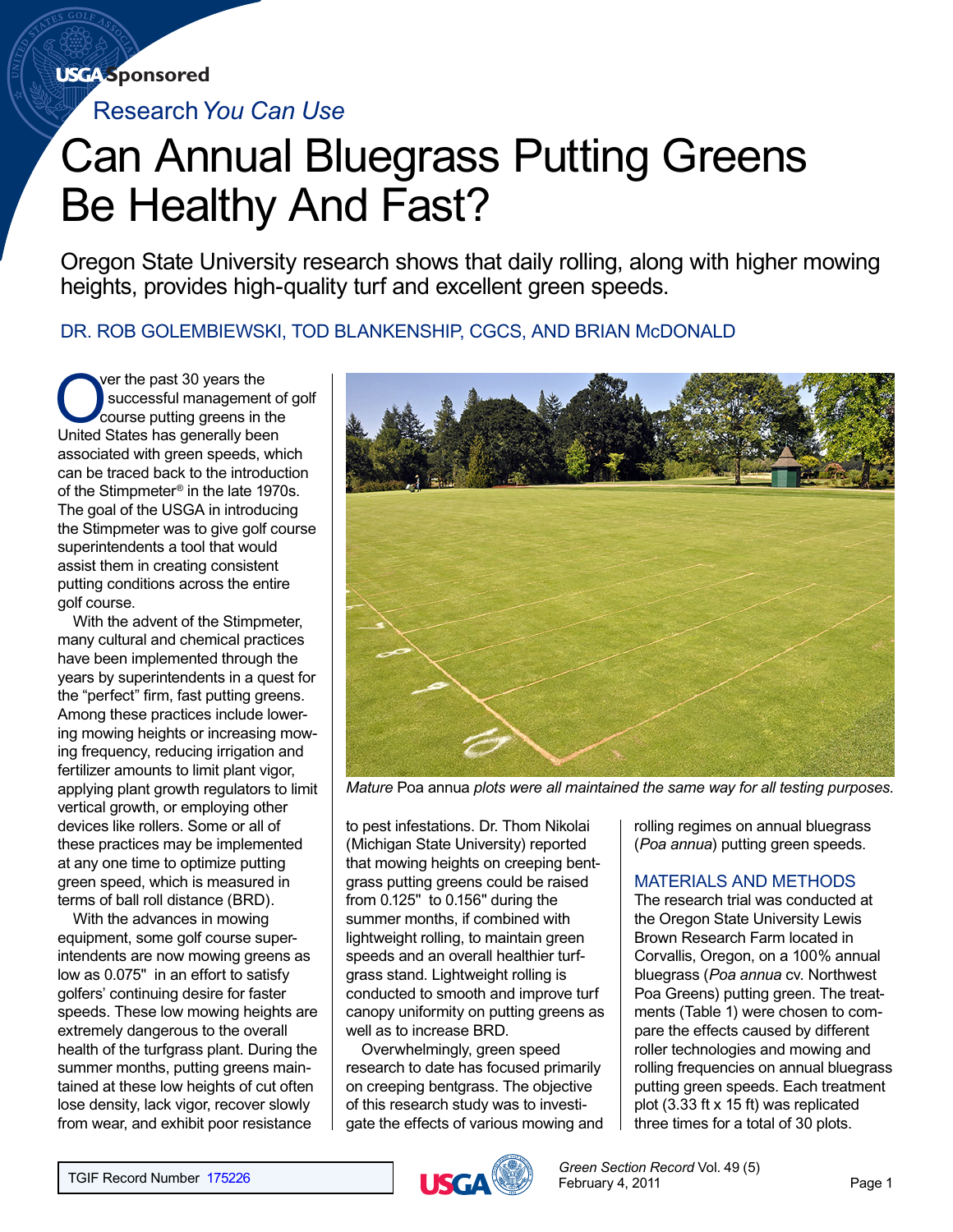### **Table 1 Treatments for research trial**

| <b>Treatment</b>             | Roller   |
|------------------------------|----------|
| Mow Daily (Check)            |          |
| Mow Daily (Check)            |          |
| Mow Daily - Roll M, W, F     | Gas      |
| Mow Daily - Roll M, W, F     | Electric |
| Mow Daily - Roll Daily       | Gas      |
| Mow Daily - Roll Daily       | Electric |
| Roll Daily - Mow M, W, F, Sa | Gas      |
| Roll Daily - Mow M, W, F, Sa | Electric |
| Alternate Mow & Roll Daily   | Gas      |
| Alternate Mow & Roll Daily   | Electric |

All mowing was performed using a walk-behind greens mower (Jacobsen PGM 22) set to a cutting height of 0.150". Rolling treatments were performed with a Smithco® gas roller (845 lbs.) or with a Smithco® electric roller (1,140 lbs.). The plots were mowed at 8:00 a.m., and immediately following mowing operations, rolling was applied as a single pass across plots. In 2009, plots were fertilized (0.15 lbs N/1000 ft<sup>2</sup>) and topdressed weekly. In 2010, plots were fertilized every 10-14 days and topdressed biweekly. Putting green speed was evaluated daily by measuring ball roll distance with a Stimpmeter in the morning (9:00 a.m.) and in the early afternoon (2:00 p.m.).

# RESULTS AND DISCUSSION

All ball roll distance data were averaged over the two-year trial length. The effect of rolling when averaged across all treatments was significant (Table 2). Both the gas roller and electric roller provided approximately a one foot increase in BRD when compared to the non-rolled plots. It is interesting to note is that no BRD differences were observed between the gas and electric rollers, even though the electric roller is 300 pounds heavier than the gas roller. This illustrates the point that heavier is not necessarily better when it comes to BRD.

#### **Table 2 Ball roll distance as influenced by gas and electric rollers**

| <b>Treatment</b>       | <b>AM</b> | <b>PM</b> |
|------------------------|-----------|-----------|
| No Roller              |           |           |
| <b>Gas Roller</b>      | $+9"$     | $+7.5"$   |
| <b>Electric Roller</b> | $+11"$    | $+9"$     |

### **Table 3 Influence of various mowing and rolling combinations on annual bluegrass ball roll distance**

| Treatment                  | <b>AM</b> | <b>PM</b> |
|----------------------------|-----------|-----------|
| Mowed Daily                |           |           |
| Mowed Daily / Rolled MWF   | $+9"$     | $+7.5"$   |
| Mowed & Rolled Daily       | $+17.5"$  | $+14"$    |
| Rolled Daily / Mowed MWFSa | $+12"$    | $+10"$    |
| Alternated Mowed & Rolled  | $+2"$     | $+1.5"$   |

# **Table 4**

**Comparison of ball roll distance on a creeping bentgrass and annual bluegrass**  putting green as influenced by various mowing and rolling combinations

| Treatment                  | <b>Bentgrass</b><br><b>Green Speed</b> | <b>Annual Bluegrass</b><br><b>Green Speed</b> |
|----------------------------|----------------------------------------|-----------------------------------------------|
| Mowed Daily                |                                        |                                               |
| Mowed Daily / Rolled MWF   | $+12"$                                 | $+9"$                                         |
| Mowed & Rolled Daily       | $+23"$                                 | $+17.5"$                                      |
| Rolled Daily / Mowed MWFSa | $+20"$                                 | $+12"$                                        |
| Alternated Mowed & Rolled  | +5"                                    | +2"                                           |